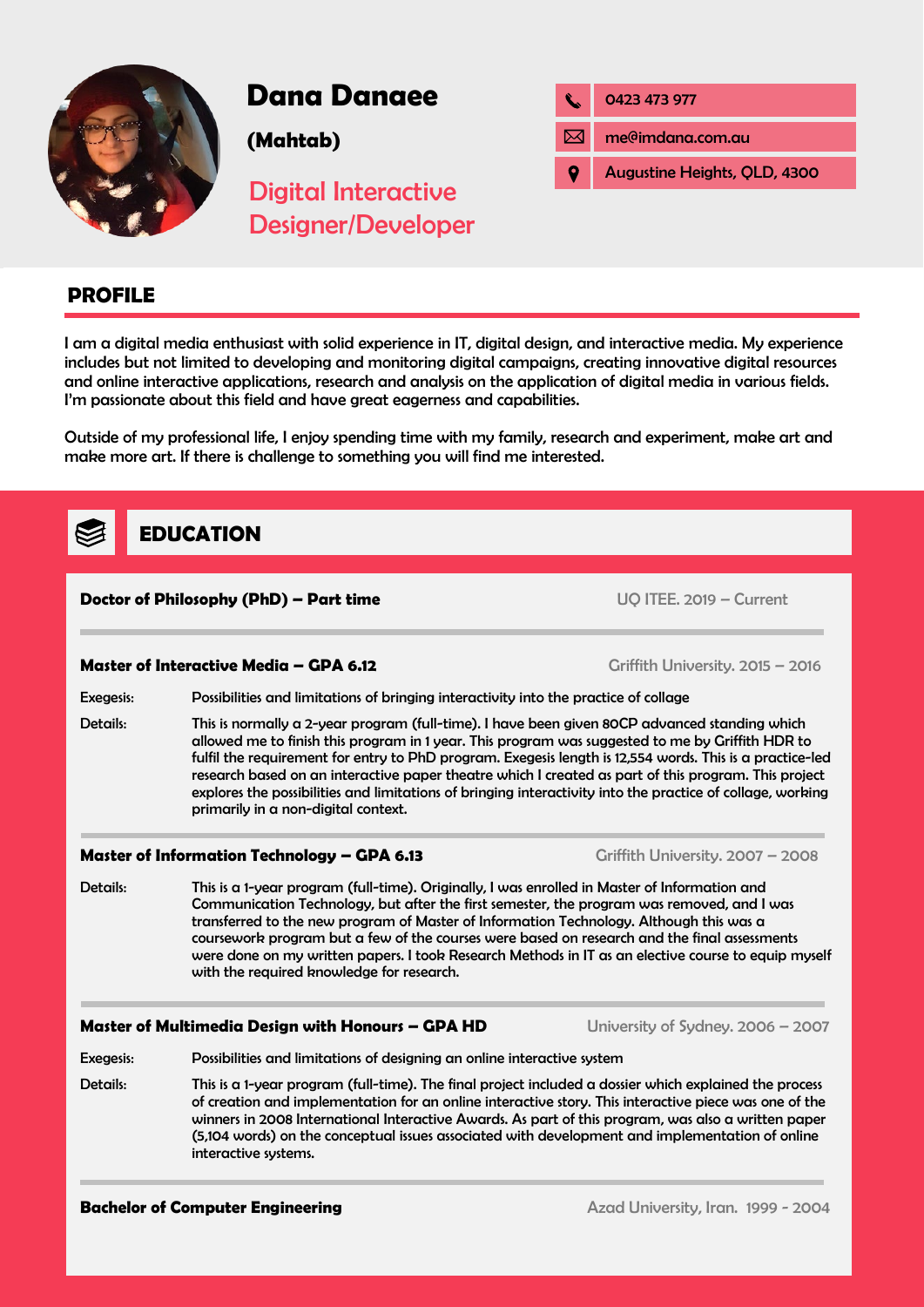# **PROFESSIONAL EXPERIENCE**

- + Provide pro-active digitisation services.
- + Co-ordinate/supervise the work of other library staff in designated areas
- + Develop and maintain strong and effective communication with library staff, the

Copyright team and Information Systems and Resource Services to maximise the value of library expertise and service in enhancing UQ's teaching, learning and research

+ Assist in the evaluation/ management of the Library's digitisation priorities

+ Develop and maintain engagement with academic staff, researchers, and research managers to help promote understanding of the role of digitisation in research libraries

+ Present digitised material online to meet engagement outcomes, (e.g. online exhibitions, web pages, blog posts, social media) and manage other web content as necessary

#### **Media Designer** August 2018 – November 2019

- + Design and create innovative digital educational resources to enhance the student experience and support student learning
- + Research and evaluate emerging instructional online technologies and tools
- + Work collaboratively on online learning development projects
- + Use sustainable creative approaches to convert existing learning resources into effective online learning content.
- +Undertake projects and such other work relating to the effective use of online learning

#### **Digital Marketing Coordinator** Feb 2018 – July 2018

- + planning, design and execution of marketing campaigns (both digital and print)
- + developing marketing strategies for wholesale and retail audiences
- + web performance analysis, increasing brand awareness through digital marketing
- + managing the creative process from concept to delivery

### **Digital Designer / Marketing** Feb 2012 – Dec 2017

I worked on projects for various clients such as Telstra, ALC Group and Australian Online College.

- + design, development and monitoring of online and offline marketing strategies
- + web, graphic and digital design
- + AdWords, Analytics, Social Media, etc

#### **Graphic + Web Designer** Aug 2009 – June 2012

- + designing the company's web interface
- + digital, print design (promotional and marketing materials)
- + web performance analysis

#### **Graphic + Web Designer** July 2008 – Aug 2009

- + managing the creative process from concept to delivery
- + digital, print design (promotional and marketing materials)
- + designing the interface for internal and external clients' websites













**Digital Curator** November 2019 – Current